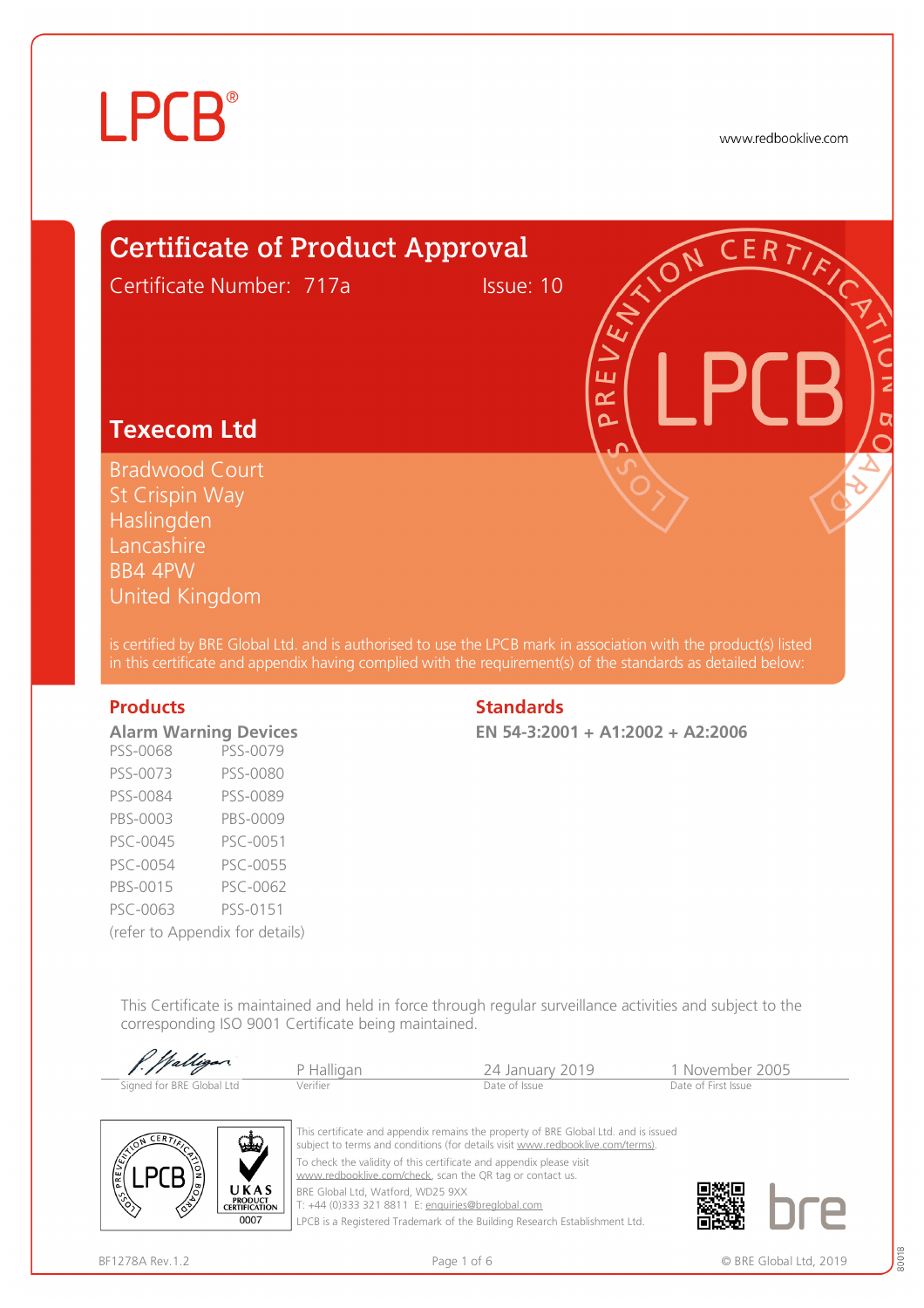## Appendix to Certificate No: 717a Issue: 10

### **Texecom Ltd**

| Certified<br>Product | Description                                                                                                                                                                                                                                                                                                                                                              | <b>LPCB</b><br>Ref.No. |
|----------------------|--------------------------------------------------------------------------------------------------------------------------------------------------------------------------------------------------------------------------------------------------------------------------------------------------------------------------------------------------------------------------|------------------------|
| PSS-0068             | Conventional Sounder with LED Strobe (Red Head / Red Base) (PSO-0001, PSO-<br>0006, PSO-0003 & PSO-0007 bases)<br>Notes:<br>1. The above sounder is Type A when used the with the shallow base & Type B<br>when used with the deep base only<br>Meets the requirements of EN 54-3:2001 at tones 1,2,3,6,7 & 13<br>2.<br>3. Certification excludes the strobe function    | 717a/01                |
| PSS-0079             | Conventional Sounder with LED Strobe (Red Head / White Base) (PSO-0001, PSO-<br>0006, PSO-0003 & PSO-0007 bases)<br>Notes:<br>1. The above sounder is Type A when used the with the shallow base & Type B<br>when used with the deep base only<br>2. Meets the requirements of EN 54-3:2001 at tones 1,2,3,6,7 & 13<br>3. Certification excludes the strobe function     | 717a/02                |
| PSS-0073             | Conventional Sounder with LED Strobe (Amber Head / Red Base) (PSO-0001, PSO-<br>0006, PSO-0003 & PSO-0007 bases)<br>Notes:<br>1. The above sounder is Type A when used the with the shallow base & Type B<br>when used with the deep base only<br>Meets the requirements of EN 54-3:2001 at tones 1,2,3,6,7 & 13<br>2.<br>3. Certification excludes the strobe function  | 717a/03                |
| PSS-0080             | Conventional Sounder with LED Strobe (Amber Head / White Base) (PSO-0001,<br>PSO-0006, PSO-0003 & PSO-0007 bases)<br>Notes:<br>1. The above sounder is Type A when used the with the shallow base & Type B<br>when used with the deep base only<br>2. Meets the requirements of EN 54-3:2001 at tones 1,2,3,6,7 & 13<br>Certification excludes the strobe function<br>3. | 717a/04                |

This Certificate is maintained and held in force through regular surveillance activities and subject to the corresponding ISO 9001 Certificate being maintained.

| · Walligar.                                                                           | P Halligan                                                                                                                       | 24 January 2019                                                                                                                                                       | 1 November 2005     |
|---------------------------------------------------------------------------------------|----------------------------------------------------------------------------------------------------------------------------------|-----------------------------------------------------------------------------------------------------------------------------------------------------------------------|---------------------|
| Signed for BRE Global Ltd                                                             | Verifier                                                                                                                         | Date of Issue                                                                                                                                                         | Date of First Issue |
| $CER$ $\sum$<br>سلما                                                                  |                                                                                                                                  | This certificate and appendix remains the property of BRE Global Ltd. and is issued<br>subject to terms and conditions (for details visit www.redbooklive.com/terms). |                     |
|                                                                                       | To check the validity of this certificate and appendix please visit<br>www.redbooklive.com/check, scan the QR tag or contact us. |                                                                                                                                                                       |                     |
| UKAS<br><b>PRODUCT</b><br>$\langle \hat{\mathcal{S}} \rangle$<br><b>CERTIFICATION</b> | BRE Global Ltd, Watford, WD25 9XX<br>T: +44 (0)333 321 8811 E: enquiries@breglobal.com                                           |                                                                                                                                                                       |                     |
| <b>0007</b>                                                                           | the contract of the contract of the contract of the contract of the contract of the contract of the contract of                  |                                                                                                                                                                       |                     |

LPCB is a Registered Trademark of the Building Research Establishment Ltd.

0007

L

JI C

面設地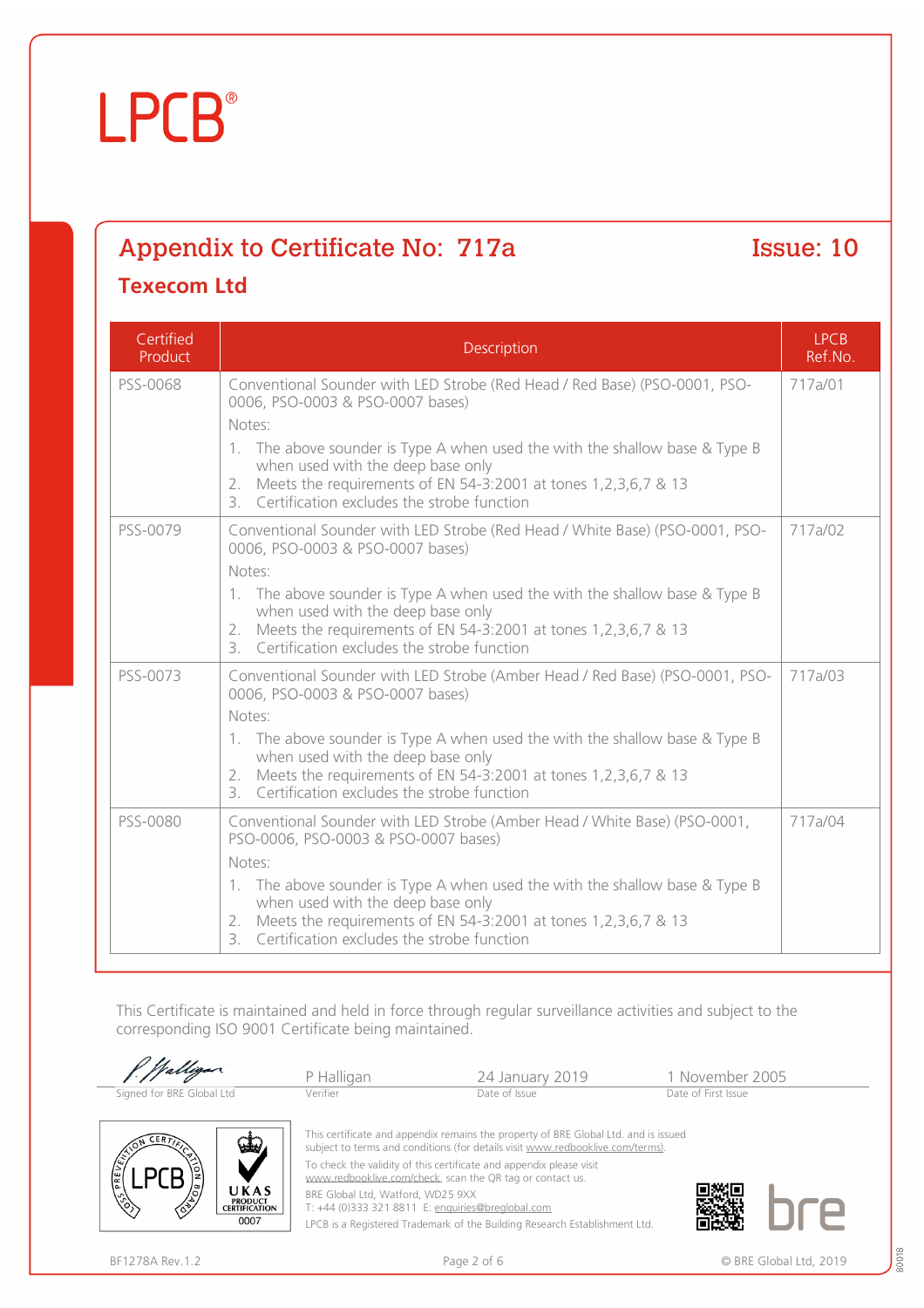## Appendix to Certificate No: 717a Issue: 10 **Texecom Ltd**

| Certified<br>Product | Description                                                                                                                                                                                                                                                                                                                                                                        | <b>LPCB</b><br>Ref.No. |
|----------------------|------------------------------------------------------------------------------------------------------------------------------------------------------------------------------------------------------------------------------------------------------------------------------------------------------------------------------------------------------------------------------------|------------------------|
| PSS-0084             | Sonos DC Sounder Wide Voltage (Red) (PSO-0001, PSO-0006, PSO-0003 & PSO-<br>0007 bases)<br>Notes:<br>$1_{\cdot}$                                                                                                                                                                                                                                                                   | 717a/05                |
|                      | The above sounder is Type A when used the with the shallow base & Type B<br>when used with the deep base only<br>Meets the requirements of EN 54-3:2001 at tones 1,2,3,6,7 & 13<br>2.                                                                                                                                                                                              |                        |
| PSS-0089             | Sonos DC Sounder Wide Voltage (White) (PSO-0001, PSO-0006, PSO-0003 &<br>PSO-0007 bases)<br>Notes:<br>1. The above sounder is Type A when used the with the shallow base & Type B<br>when used with the deep base only<br>Meets the requirements of EN 54-3:2001 at tones 1,2,3,6,7 & 13<br>2.                                                                                     | 717a/06                |
| PBS-0003             | Universal base sounder (White)<br>Note:<br>Meets the requirements of EN 54-3:2001 at tones 1,2,3,6,7 & 13                                                                                                                                                                                                                                                                          | 717a/07                |
| PBS-0009             | Universal base sounder (Cream)<br>Note:<br>Meets the requirements of EN 54-3:2001 at tones 1,2,3,6,7 & 13                                                                                                                                                                                                                                                                          | 717a/08                |
| PSC-0045             | Conventional Sounder with LED Strobe Common Operation (Red Head / Red Base)<br>(PSO-0001, PSO-0006, PSO-0003 & PSO-0007 bases)<br>Notes:<br>1. The above sounder is Type A when used with the shallow base & Type B<br>when used with the deep base only<br>2. Meets the requirements of EN 54-3:2001 at tones 1, 2, 3, 6, 7 & 13<br>3. Certification excludes the strobe function | 717a/10                |

This Certificate is maintained and held in force through regular surveillance activities and subject to the corresponding ISO 9001 Certificate being maintained.

| Walligan.                                                                                                                 | P Halligan                                                                                                                                                                                                                 | 24 January 2019                                                                                                                                                                                                                                     | 1 November 2005     |
|---------------------------------------------------------------------------------------------------------------------------|----------------------------------------------------------------------------------------------------------------------------------------------------------------------------------------------------------------------------|-----------------------------------------------------------------------------------------------------------------------------------------------------------------------------------------------------------------------------------------------------|---------------------|
| Signed for BRE Global Ltd                                                                                                 | Verifier                                                                                                                                                                                                                   | Date of Issue                                                                                                                                                                                                                                       | Date of First Issue |
| CER <sub>T</sub><br>لتطعا<br>Œ<br><b>CRAIG</b><br>UKAS<br>$\mathcal{C}$<br><b>PRODUCT</b><br><b>CERTIFICATION</b><br>0007 | To check the validity of this certificate and appendix please visit<br>www.redbooklive.com/check, scan the QR tag or contact us.<br>BRE Global Ltd, Watford, WD25 9XX<br>T: +44 (0)333 321 8811 E: enquiries@breglobal.com | This certificate and appendix remains the property of BRE Global Ltd. and is issued<br>subject to terms and conditions (for details visit www.redbooklive.com/terms).<br>LPCB is a Registered Trademark of the Building Research Establishment Ltd. |                     |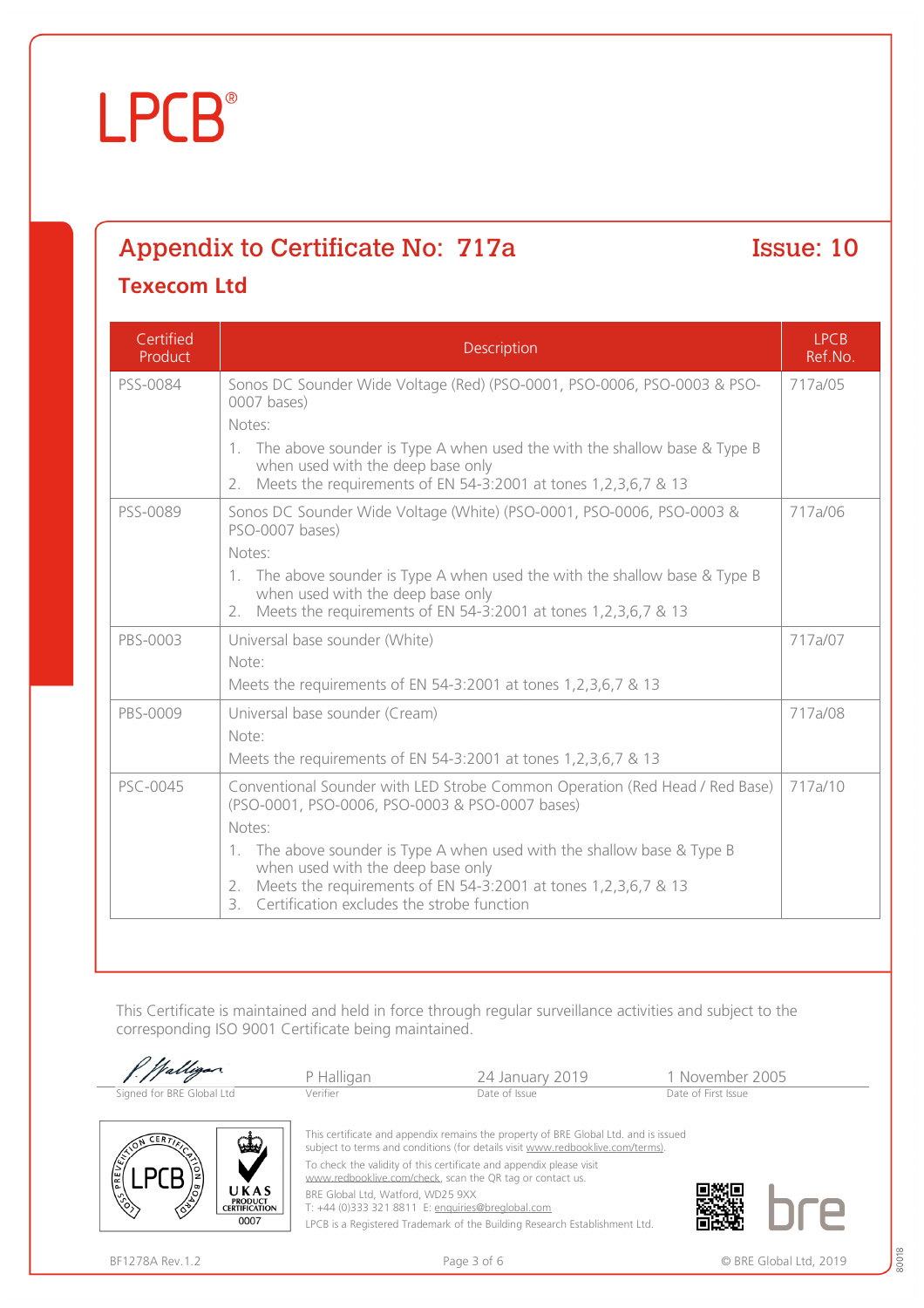## Appendix to Certificate No: 717a Issue: 10 **Texecom Ltd**

| Certified<br>Product | Description                                                                                                                                                                                                                                                                                                                                                                                  | <b>LPCB</b><br>Ref.No. |
|----------------------|----------------------------------------------------------------------------------------------------------------------------------------------------------------------------------------------------------------------------------------------------------------------------------------------------------------------------------------------------------------------------------------------|------------------------|
| PSC-0051             | Conventional Sounder with Red LED Strobe Common Operation (Clear Lens /<br>White Base)<br>(PSO-0001, PSO-0006, PSO-0003 & PSO-0007 bases)<br>Notes:<br>1. The above sounder is Type A when used with the shallow base & Type B<br>when used with the deep base only<br>Meets the requirements of EN 54-3:2001 at tones 1,2,3,6,7 & 13<br>2.<br>3. Certification excludes the strobe function | 717a/11                |
| PSC-0054             | Conventional Sounder with LED Strobe Common Operation (Amber Head / Red<br>Base)<br>(PSO-0001, PSO-0006, PSO-0003 & PSO-0007 bases)<br>Notes:<br>1. The above sounder is Type A when used with the shallow base & Type B<br>when used with the deep base only<br>Meets the requirements of EN 54-3:2001 at tones 1,2,3,6,7 & 13<br>2.<br>3. Certification excludes the strobe function       | 717a/12                |
| PSC-0055             | Conventional Sounder with Red LED Strobe (Clear Lens / White Base)<br>(PSO-0001, PSO-0006, PSO-0003 & PSO-0007 bases)<br>Notes:<br>1. The above sounder is Type A when used the with the shallow base & Type B<br>when used with the deep base only<br>Meets the requirements of EN 54-3:2001 at tones 1,2,3,6,7 & 13<br>2.<br>3. Certification excludes the strobe function                 | 717a/13                |
| PBS-0015             | Universal base sounder (Red)<br>Note:<br>Meets the requirements of EN 54-3:2001 at tones 1,2,3,6,7 & 13                                                                                                                                                                                                                                                                                      | 717a/14                |

This Certificate is maintained and held in force through regular surveillance activities and subject to the corresponding ISO 9001 Certificate being maintained.

|                                                                                | P Halligan                                                                                                                                                                                                                 | 24 January 2019                                                                                                                                                                                                                                     | 1 November 2005     |
|--------------------------------------------------------------------------------|----------------------------------------------------------------------------------------------------------------------------------------------------------------------------------------------------------------------------|-----------------------------------------------------------------------------------------------------------------------------------------------------------------------------------------------------------------------------------------------------|---------------------|
| Signed for BRE Global Ltd                                                      | Verifier                                                                                                                                                                                                                   | Date of Issue                                                                                                                                                                                                                                       | Date of First Issue |
| √ططو<br>PREVEN<br>UKAS<br><b>PRODUCT</b><br>∕È<br><b>CERTIFICATION</b><br>0007 | To check the validity of this certificate and appendix please visit<br>www.redbooklive.com/check, scan the QR tag or contact us.<br>BRE Global Ltd, Watford, WD25 9XX<br>T: +44 (0)333 321 8811 E: enquiries@breglobal.com | This certificate and appendix remains the property of BRE Global Ltd. and is issued<br>subject to terms and conditions (for details visit www.redbooklive.com/terms).<br>LPCB is a Registered Trademark of the Building Research Establishment Ltd. |                     |

80018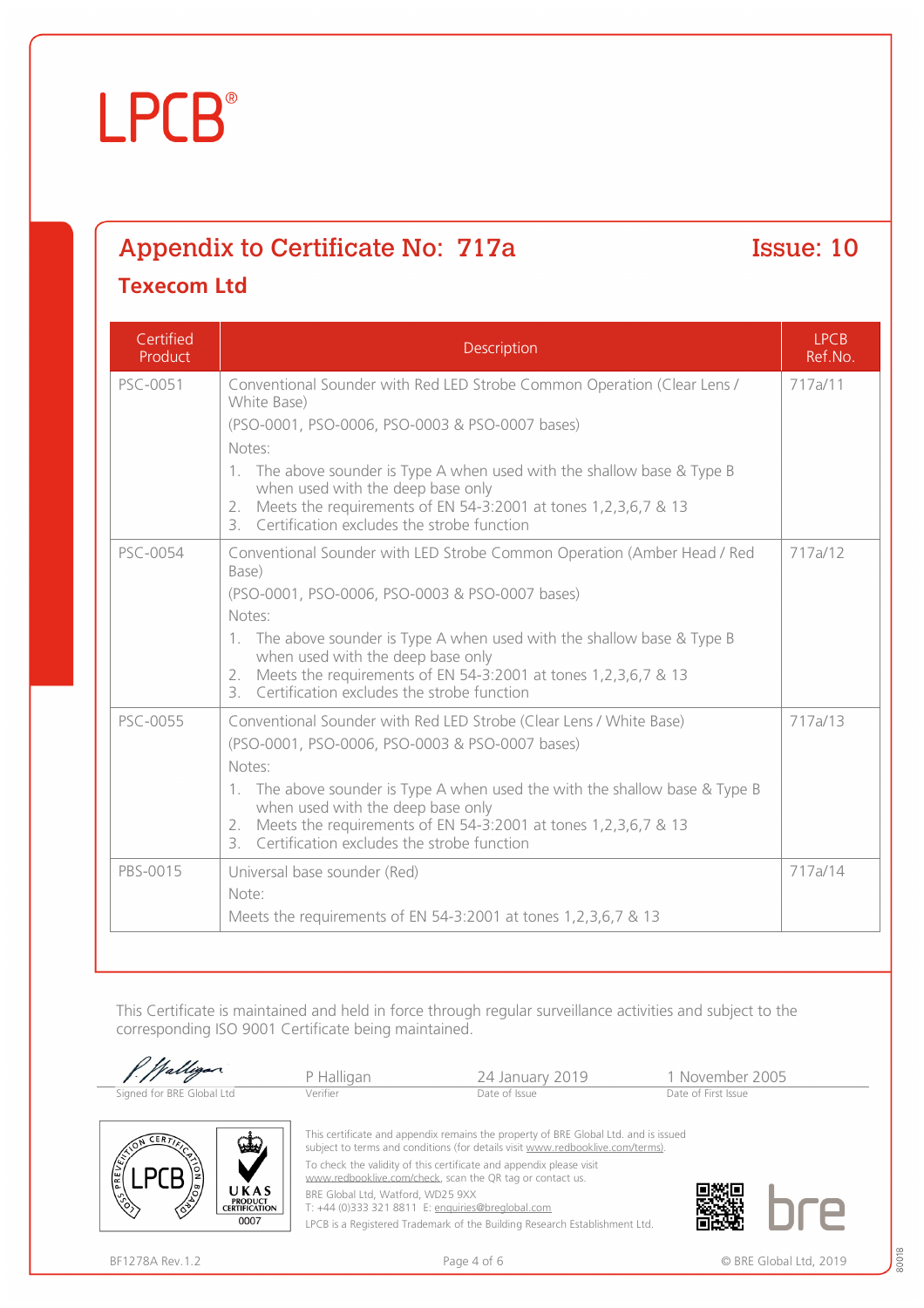## Appendix to Certificate No: 717a Issue: 10

## **Texecom Ltd**

| Certified<br>Product | Description                                                                                                                                                                                                                                                                                                                                                                              | <b>LPCB</b><br>Ref.No. |
|----------------------|------------------------------------------------------------------------------------------------------------------------------------------------------------------------------------------------------------------------------------------------------------------------------------------------------------------------------------------------------------------------------------------|------------------------|
| PSC-0062             | Conventional Sounder with LED Strobe Common Operation (Red Head / White<br>Base) (PSO-0001, PSO-0006, PSO-0003 & PSO-0007 bases)<br>Notes:                                                                                                                                                                                                                                               | 717a/16                |
|                      | The above sounder is Type A when used with the shallow base & Type B<br>1.<br>when used with the deep base only<br>Meets the requirements of EN 54-3:2001 at tones 1,2,3,6,7 & 13<br>2.<br>Certification excludes the strobe function<br>3.                                                                                                                                              |                        |
| PSC-0063             | Conventional Sounder with LED Strobe Common Operation (Amber Head / White<br>Base) (PSO-0001, PSO-0006, PSO-0003 & PSO-0007 bases)<br>Notes:<br>The above sounder is Type A when used with the shallow base & Type B<br>1.<br>when used with the deep base only<br>Meets the requirements of EN 54-3:2001 at tones 1,2,3,6,7 & 13<br>2.<br>3. Certification excludes the strobe function | 717a/17                |
| PSS-0151             | Sonos DC Sounder Wide Voltage (Grey) (PSO-0022 base)<br>Notes:<br>Meets the requirements of EN 54-3:2001 at tones 1,2,3,6,7 & 13<br>1.<br>Approved to Type A Indoor use only<br>2.                                                                                                                                                                                                       | 717a/18                |

### **Bases**

| PSO-0001 | Shallow base (red)      |
|----------|-------------------------|
| PSO-0006 | Shallow base (white)    |
| PSO-0003 | Deep base (red)         |
| PSO-0007 | Deep base (white)       |
| PSO-0022 | Sonos Grey Shallow Base |
|          |                         |

This Certificate is maintained and held in force through regular surveillance activities and subject to the corresponding ISO 9001 Certificate being maintained.

|                                                                                        | P Halligan                        | 24 January 2019                                                                                                                                                                                                                              | 1 November 2005     |
|----------------------------------------------------------------------------------------|-----------------------------------|----------------------------------------------------------------------------------------------------------------------------------------------------------------------------------------------------------------------------------------------|---------------------|
| Signed for BRE Global Ltd                                                              | Verifier                          | Date of Issue                                                                                                                                                                                                                                | Date of First Issue |
| ERT.<br>W.                                                                             |                                   | This certificate and appendix remains the property of BRE Global Ltd. and is issued<br>subject to terms and conditions (for details visit www.redbooklive.com/terms).<br>To check the validity of this certificate and appendix please visit |                     |
| PREVEN                                                                                 |                                   | www.redbooklive.com/check, scan the QR tag or contact us.                                                                                                                                                                                    |                     |
| <b>CRAIG</b><br>UKAS<br>$\frac{\sqrt{3}}{2}$<br><b>PRODUCT</b><br><b>CERTIFICATION</b> | BRE Global Ltd, Watford, WD25 9XX | T: +44 (0)333 321 8811 E: enquiries@breglobal.com                                                                                                                                                                                            |                     |
| 0007                                                                                   |                                   | LPCB is a Registered Trademark of the Building Research Establishment Ltd.                                                                                                                                                                   |                     |

LPCB is a Registered Trademark of the Building Research Establishment Ltd.